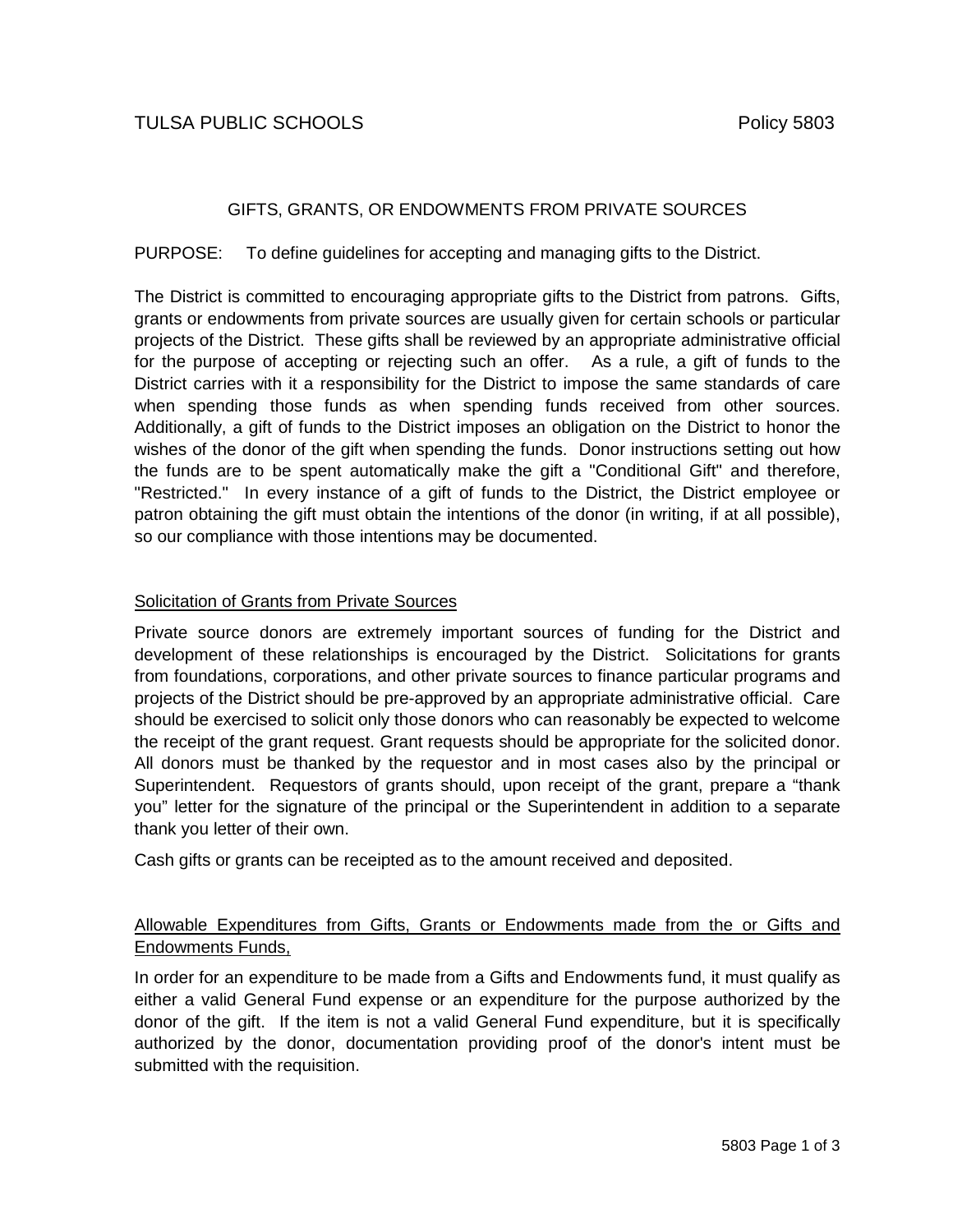Examples of expenditures not valid from the General Fund are:

- Meals for employees who are not on an out-of-town trip.
- Employee refreshments.
- Purchase of flowers and plants.
- Donations to the PTA.
- Personal dues and memberships.
- Tuition reimbursement.
- Purchase of gifts, awards and plaques

### Exemption from Purchasing Policies for Restricted Gifts

In some instances, the intentions of the donor of the gift may be in conflict with the established purchasing policies of the District. For example, a donor may require his money be used to buy a specific brand of product from a specific vendor that may violate the District policy of bidding items before buying. It may not be acceptable to the donor to make an "inkind" gift to the schools to avoid violating District policy, because they then must pay sales tax on the goods, whereas the school does not.

The District hereby exempts the spending of restricted, donated funds from the bidding and Board approval requirements of purchasing policy provided:

- The gift is desired by the District as evidenced by the approval and acceptance of the gift by an appropriate principal, director, or higher administration official.
- The instructions are not in violation of statutory law. It is the responsibility of the approving party to assure this requirement is met.
- The donor has given the District specific spending instructions in writing on the donor's letterhead. If the donor will not provide the written instructions, the approving party must write his or her understanding of the instructions and certify the information provided represents the donor's instructions. (see exemption form)
- A copy of the exemption form is provided to the Purchasing Office.
- A District purchase order is delivered to the vendor at the time of the purchase.

## In-Kind (non-cash) Gifts

It is recognized the acceptance of some in-kind gifts to schools can enhance the educational process for students. In-kind gifts will be accepted on occasion from individuals or organizations in the community; however, such gifts shall include the cost of installation and maintenance, if any. All gifts of any kind given to the school become District property.

#### In-Kind Gifts to Schools

Once an appropriate administrative official has determined and approved the condition of the property, compatibility with other District property, maintainability licensing requirements, availability of current and future budgets to maintain the property and the usefulness of the property, the gift may be accepted.